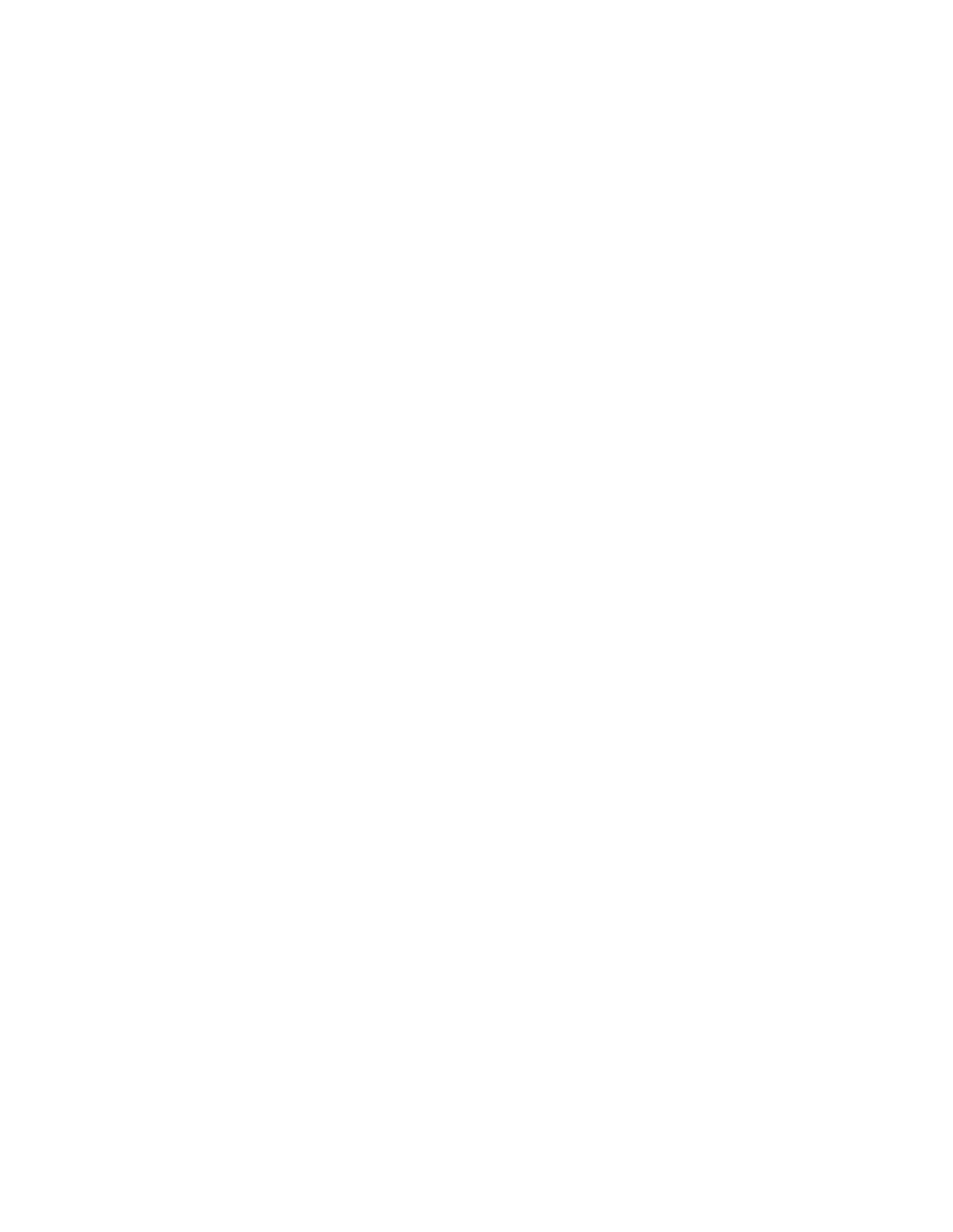"The most dangerous untruths are the truths moderately distorted."

*— Georg Christoph Lichenberg, 18th Century German Satirist*

"Alternative facts are not facts. They are falsehoods."

*— Chuck Todd, Meet the Press*

# **Alternative Facts & Historical Fiction:** Fact Checking Governor Cuomo on School Aid

*Alliance for Quality Education Published February 2017*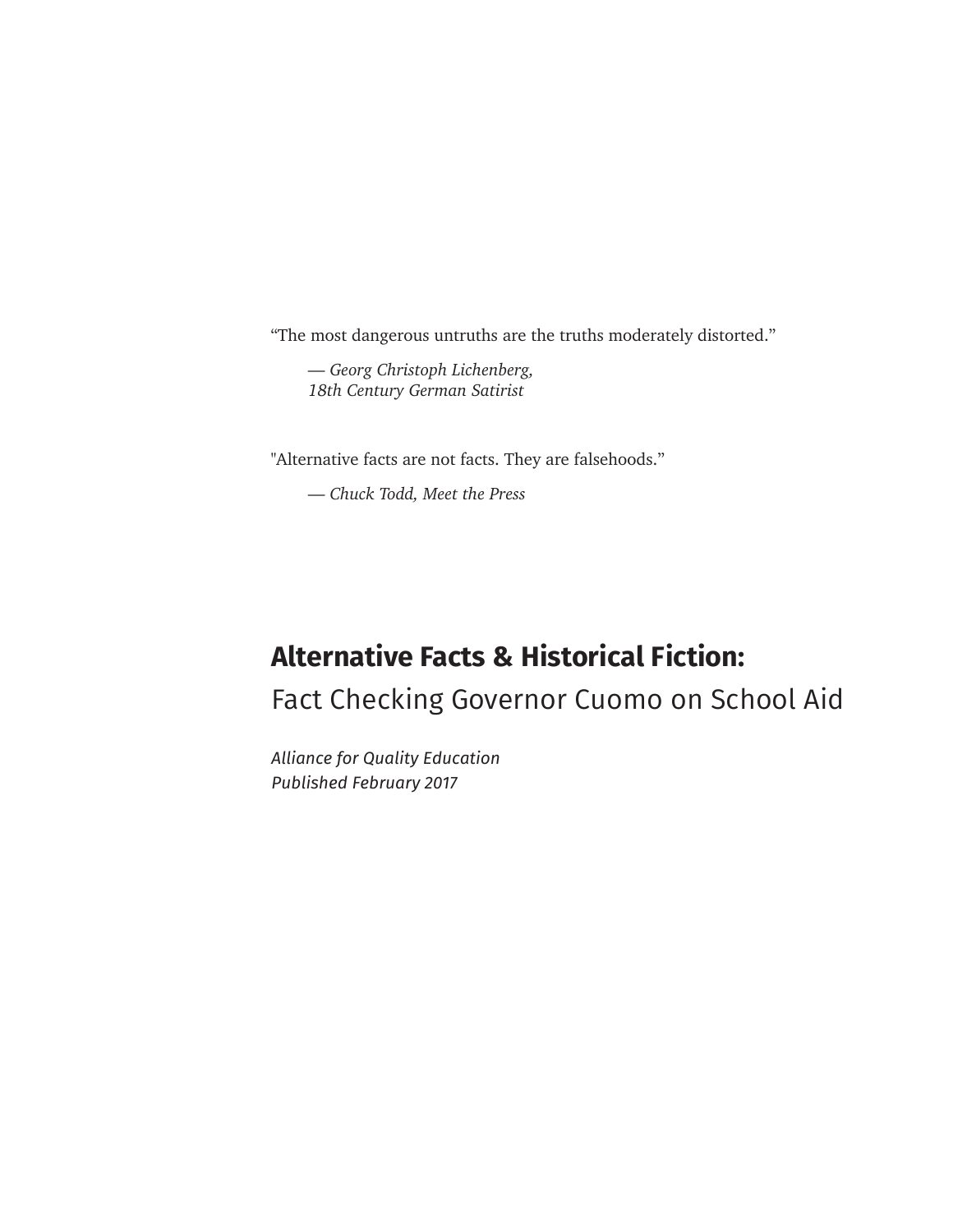# **TABLE OF CONTENTS**

- Report Highlights **5**
- Introduction **6**
- Examination of the Cuomo Administration's 2017 Assertions on School Aid **8**
- Understanding the Core of the Foundation Aid Formula **9**
- Conclusions **13**
- Timeline of the Campaign for Fiscal Equity, 1982-2017 **14**
- *The Real Albany Sham: The Budget,* Op-ed by Andrew Cuomo, 2011 **16**
- Methodology **18**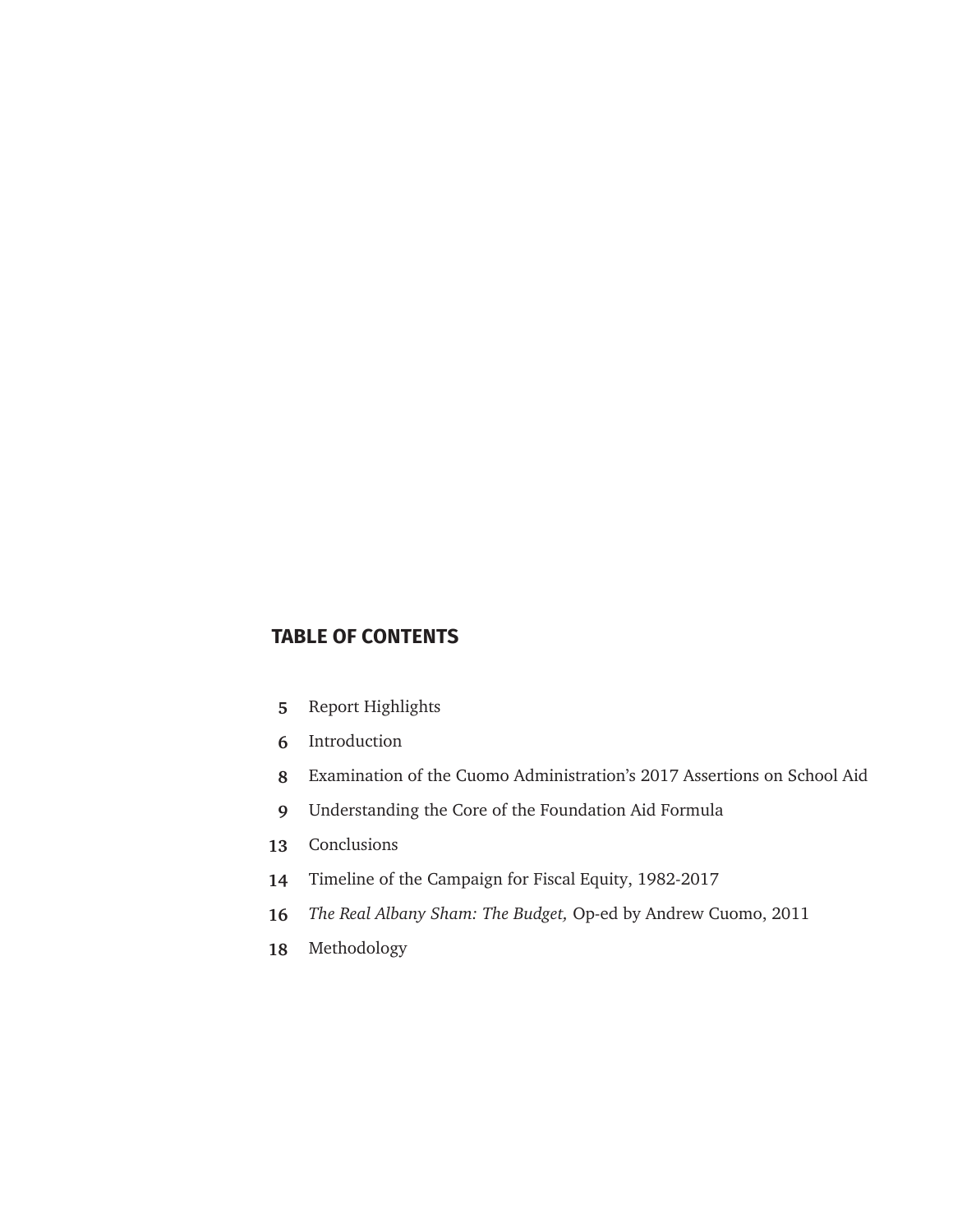# **REPORT HIGHLIGHTS**

- Since becoming governor in 2011, Andrew Cuomo has shown repeatedly that he will not comply with the landmark State Court of Appeals decision in Campaign for Fiscal Equity v. The State of New York and provide the funding necessary to make systemic and lasting improvements in schools in economically disadvantaged communities across the state.
- The Governor and members of his administration have aggressively and consistently misrepresented his actions on education funding.
- A recent assertion by the Cuomo administration that the court decision in had no bearing on Gov. Eliot Spitzer's action in 2007 to create Foundation Aid is **not true.**
	- » Budget materials from 2007 from the Executive, Senate and Assembly all link Foundation Aid directly to the court decision.
- The Cuomo administration's assertion that the Governor is not proposing to eliminate the Foundation Aid formula for 2017-2018 is **not true.** 
	- » The State Assembly's Review and Analysis of the 2017-18 Executive Budget states: "The Executive eliminates the Foundation Aid formula and the future obligation of \$4.3 billion."
- Foundation Aid formula is not simply a method for dividing funding between school districts. It is a formula that, according to the State Education Department, "distributes funds to school districts based on the cost of providing an adequate education."
	- » Foundation Aid for school districts is based on factors including the prevalence of student poverty, disability and English language learners, regional costs and other economic conditions in a given community. If it is fully funded, it will provide high-need school districts with the resources needed to meet their students' needs.
- The 2017-18 Executive Budget repeals and does not replace the Foundation Aid formula, and would return New York State to the pre-CFE era when political machinations and arbitrary formulas guided the distribution of school aid — without regard for student need.
- Gov. Cuomo's assertion that the State has fulfilled its CFE obligations is **not true.**
	- » In fact, the state has failed to properly use the Foundation Aid formula since 2009, and there is extensive evidence in our schools that hundreds of thousands of children are not receiving the opportunity for the education that is their constitutional right.
	- » These cuts in the quality of education including larger class sizes, reductions in services for English language learners, curtailment of curriculum offerings, elimination of teachers positions, cutbacks in guidance counselors and social workers and reductions in tutoring for students who are not meeting state standards — have hit students in the poorest districts the hardest.
- The Cuomo Administration's assertion that the Governor has been able to increase education funding to historic levels – a \$6.1 billion, or 31%, increase over six years – and that his current budget proposes an additional \$1 billion in school funding is **not accurate.**
	- » In the last six years, school aid under Gov. Cuomo has increased from \$20.1 billion to \$24.2 billion, an increase of \$4.1 billion or 20.7%.
- Gov. Cuomo's assertion that he has put more funding in education than the previous four governors is technically accurate, but a distortion of the facts.
	- » On an annual basis, Gov. Spitzer's increases were three times as large as those under Cuomo and that is not even counting inflation. Factoring in inflation, Cuomo would have to propose a \$2.1 billion increase this year to be comparable to the increase enacted under Spitzer, but Cuomo is proposing less than half of that.
- New York State has the second largest spending gap in the nation between rich and poor schools. The spending gap between rich and poor schools, at \$9,796 per pupil, has grown to record levels under Gov. Cuomo.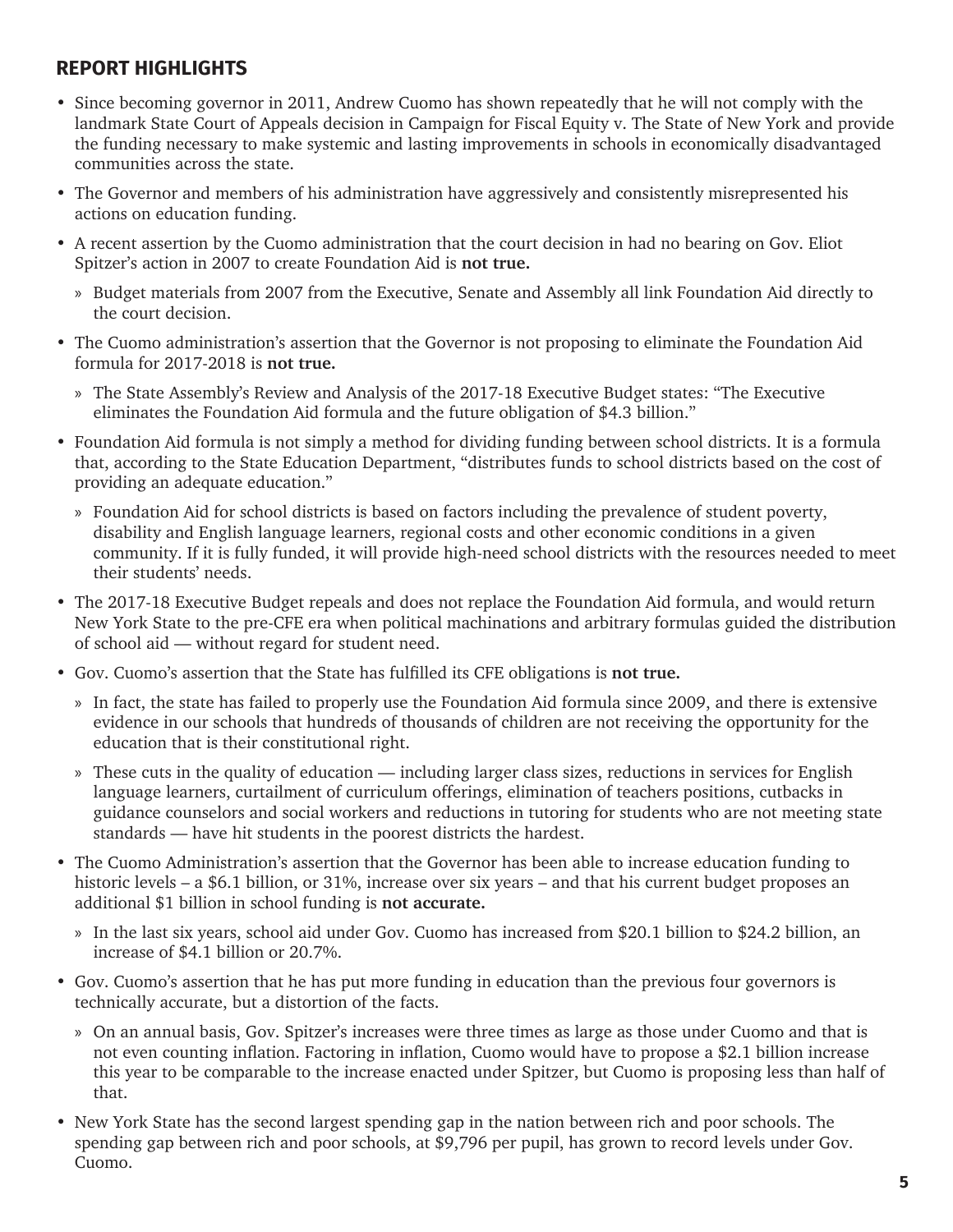# **INTRODUCTION**

Governor Andrew Cuomo has been a leader on many progressive social issues, but when it comes to funding of public education in New York State, his actions in recent years – and especially in his 2017-18 budget proposal – have made it clear that he is simply is not willing to provide the funding necessary to make systemic and lasting improvements in schools in economically disadvantaged communities across the state.

Furthermore, the Governor and members of his administration have aggressively and consistently misrepresented his actions on education funding. They have woven a web of inaccuracies and spin to convince the public that the way the state distributes school funding is fair, and that we already spend generously on our schools.

The Governor's unwillingness to provide adequate school funding within the framework of the landmark 2004 Court of Appeals decision in *Campaign for Fiscal Equity v. The State of New York* essentially guarantees that poorer school districts across the state will continue to struggle to provide the basic skills and other educational opportunities that New York's students will need to succeed in our competitive global 21st-century economy.

This purpose of this report is to examine the accuracy and veracity of the assertions of the Cuomo Administration in 2017 regarding school funding and the Campaign for Fiscal Equity, in order to advance efforts to ensure that hundreds of thousands of New York's children are no longer denied the sound basic education that is their constitutional right.

# **Spinning a Narrative Based on Falsehoods and Distortions**

When Andrew Cuomo first ran for Governor in 2010, he said, "The way we fund education through the property tax system, by definition is going to be unfair. And it is. The state is supposed to equalize or come close to equalizing with its funding. That's the CFE lawsuit that the state is yet to fully fund."

Yet ever since he took office, he has woven a web of false information, spin and empty rhetoric to convince the public that the state has no obligation to support the Foundation Aid formula nor to fully fund public schools, and that we already spend enough. The effort by the Governor and his administration to change the narrative on school funding has been wide-ranging, unrelenting and ever morphing.

Cuomo has set out to brand himself nationally as a social progressive and a fiscal conservative — a "fiscally responsible" Democrat. He has sought to curry favor with heavy-hitter political donors who support tax breaks for the very rich and have an ideological agenda on public education that promotes market forces over public investment. As a result, the Governor simply has not wanted to spend the money or the political capital needed to systemically improve our schools in poor communities across the state.

While the Governor now says he raised taxes on the wealthy through the millionaires' tax, in truth the wealthiest New Yorkers today pay \$1.8 billion less in taxes than they did when Governor Cuomo first took office. One of his objectives has been to brand himself as a tax cutter, and in 2011 this tax cutting greatly benefited the very rich. He revised the tax code to lower the income tax surcharge on the very wealthy after initially planning to allow it to expire entirely. At the same time, he was cutting \$1.3 billion in operating aid for public schools.

This report details a pattern of inaccuracies from the Cuomo Administration in the ongoing 2017 budget debate regarding Foundation Aid, the Campaign for Fiscal Equity and school aid in general. However, this is not a new pattern.

On January 31, 2011, the day before releasing his first Executive Budget, Governor Cuomo released an opinion piece headlined *The Real Albany Sham* 1 which was widely covered in the news media. Regrettably, most of that coverage failed to examine the honesty and integrity of the piece.

The Governor used this piece to shape media coverage of his record setting proposal to cut \$1.5 billion in school operating aid. In his article, the Governor contended that legislative formulas which provided for substantial increases in school aid exemplified "Albany dysfunction." The piece was replete with deceptive statements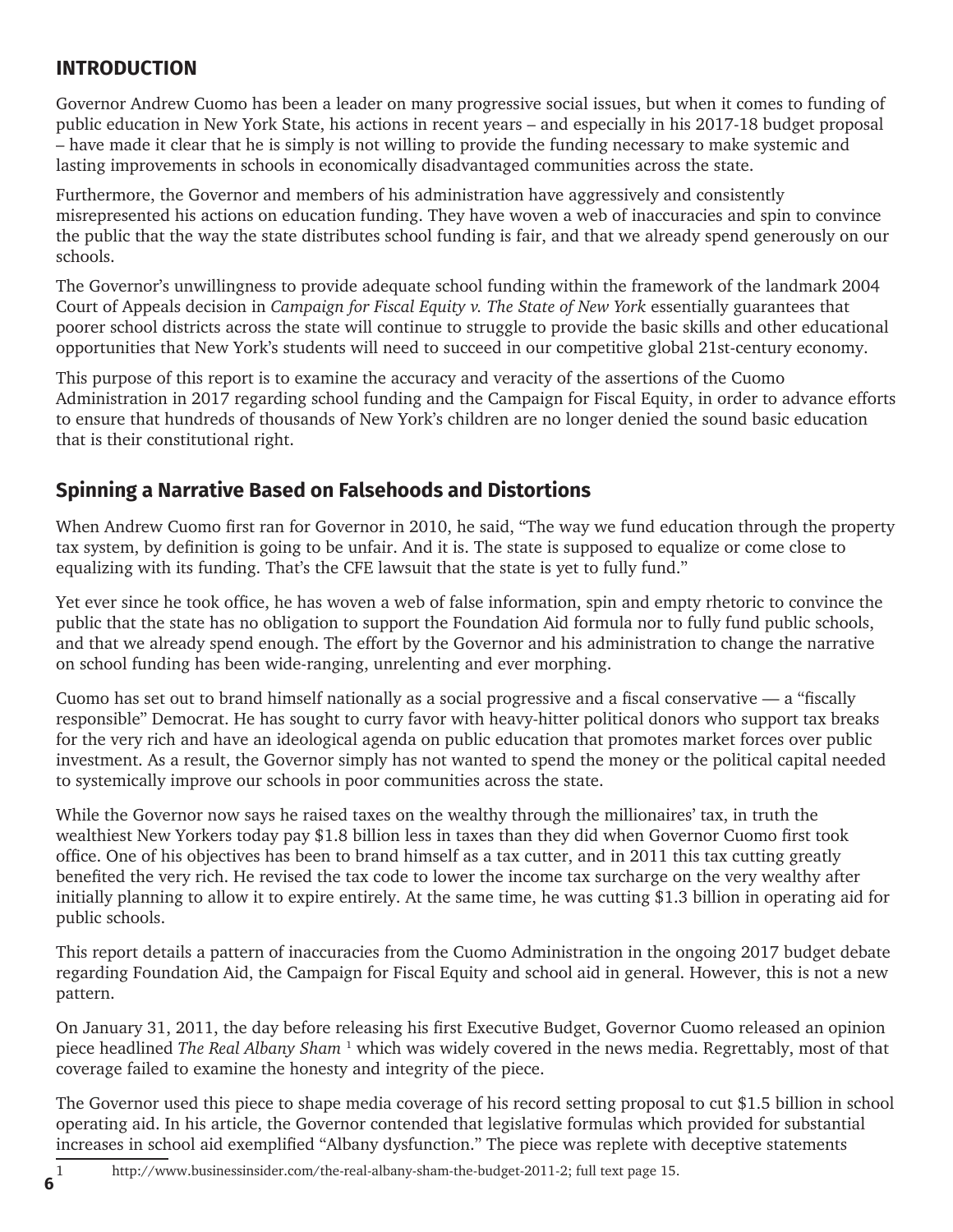designed to mislead the public. The Governor railed against any budgetary formulas in state law that generate annual funding increases, including the Foundation Aid, which was enacted in 2007 to ensure all schools have the level of funding necessary to provide every student with the "sound basic education" that is their right under the New York State Constitution.

The Governor's contention that these formulas were established with "little transparency" could not have been further from the truth regarding the Foundation Aid formula. In fact, Foundation Aid was enacted after 14 years of high profile lawsuits, extensive public debate and considerable engagement from the widest possible range of stakeholders.

In referring to the school funding formula as a "special interest protection program" and contending that "no one" is "responsible for setting the growth in the state's budget" he purposely omitted the fact that the Foundation Aid formula was enacted by a Governor and Legislature in order to provide a multi-year phase-in that would ensure that underserved students receive a "sound basic education" as required under the state's constitution.

At no point in 2011 did Governor Cuomo honestly or transparently attempt to explain in a truthful, transparent way how or why the Foundation Aid formula was established, nor did he argue against the formula on its merits. He did not say then — as he is attempting to now —that he thought that CFE and the Foundation

Aid formula were wrong. In a statement that strains credulity, Cuomo claimed he was ignorant about these formulas prior to his election and that he was "shocked to learn" about them "in the past 30 days, as I have prepared the state's budget."

Andrew Cuomo served as a high level advisor and confidante to his father, Governor Mario Cuomo. As Attorney General, he was responsible for knowing the laws of the state. Given this background and the extensive public discussion of the school aid issue, it is extremely difficult to believe that, prior to becoming Governor, he did not understand that the Foundation Aid formula was built around a multi-year phasein to dramatically increase funding to high need schools. Notably, his assertion was made only three-and-a-half months after he proclaimed in a campaign debate that the state had "yet to fully fund" CFE.

 *In arguing to make cuts, disable Foundation Aid, grossly underfund the formula, and now to repeal it, Governor Cuomo has never sought to have an open and transparent debate about the merits of school funding.*

The 2011 opinion article began a pattern of deception by Governor Cuomo relating to education policy, similar to his recent false assertions that Start-Up New York has created 4000 jobs and that he is proposing a middleclass tax cut in the 2017 budget.

In his 2013 State of the State address, Cuomo promised after school and extended learning time to "every school district in the state" saying "if they want to opt in . . . the state would pay 100% of the additional costs." But in his budget he proposed only \$20 million—enough to fund such programs for only one-half of one percent of the students in the state.

In 2014, in an effort to derail New York City Mayor Bill deBlasio's pre-K proposal, he promised universal fullday pre-K for every four-year-old in the state. He now claims to have delivered on this promise, despite the fact that full-day pre-K has only been offered to 19% of four-year olds outside New York City. 2

In arguing to make cuts, disable Foundation Aid, grossly underfund the formula, and now to repeal it, Cuomo has never sought to have an open and transparent debate about the merits of school funding. But he has asserted that we spend too much money on our schools that school aid fuels "fraud, waste and abuse," that the goal of school funding advocates is "growing the bureaucracy," and that public education is a "monopoly."

All of these assertions obscure the Governor's real motivations and create a narrative that he is the good guy on school funding, and that all those who oppose him have bad motives. And it is all part of his consistent effort to undermine any justification for adequately funding high needs schools—an effort that reached its most aggressive level as the 2017-18 budget cycle got underway in January.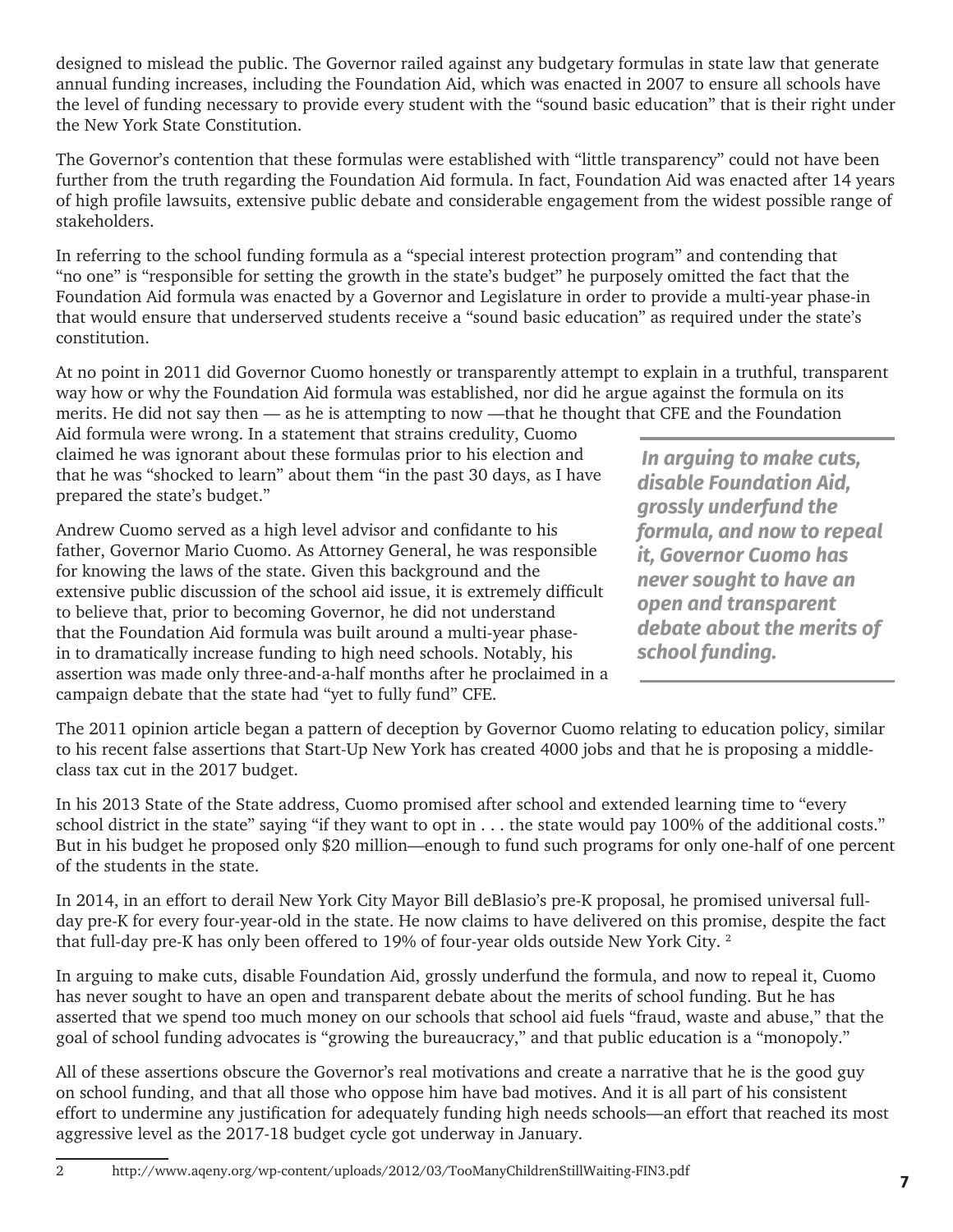## **EXAMINATION OF THE CUOMO ADMINISTRATION'S 2017 ASSERTIONS ON SCHOOL AID**

**1. Cuomo Assertion:** "The Campaign for Fiscal Equity decision had no bearing on Spitzer's decision in 2007 to create a formula for operating aid for education called foundation aid." *– Quotation from Op-Ed by Cuomo Aide Paul Francis.* **THIS IS HISTORICAL FICTION**

**FACT:** "The Four Year Educational Investment Plan addresses the Governor's commitment to provide a statewide solution to the school funding needs highlighted by the Campaign for Fiscal Equity Lawsuit." **SOURCE: 2007 NYS Executive Budget Briefing Book, Director of Budget Paul Francis.** Briefing Book goes on to explain that the "Four-Year Educational Investment Plan" includes "creation of a new Foundation Aid program."

**FACT:** In 2007, **the Republican New York State Senate Majority said regarding Foundation Aid** that the "infusion of school aid dollars will both meet the mandate of the Court of Appeals decision in CFE v The State of New York, and will provide school districts with a fair, transparent and predictable aid program that properly reflects the needs of students and taxpayers across the entire state." <sup>3</sup>

**FACT: The Democratic Majority in the State Assembly agreed,** asserting that "the Governor's plan addresses the court-ordered requirements of the Campaign for Fiscal Equity lawsuit."<sup>4</sup>

**FACT:** In 2007, **the New York State Comptroller** also found that through the school funding increases contained in the Executive Budget "Governor Spitzer has declared the Court of Appeals decision final." <sup>5</sup>

**FACT:** The **State Education Department and the NYS State Board of Regents** is on the record regarding the purpose of the Foundation Aid formula as well: "The Foundation Aid formula, enacted in 2007, had several goals including adequate funding for a sound basic education in response to the Campaign for Fiscal Equity decision." 6

**FACT:** In 2010, when **Attorney General Andrew Cuomo** was running for Governor, he said, "The way we fund education through the property tax system, by definition is going to be unfair. And it is. The state is supposed to equalize or come close to equalizing with its funding. That's the CFE lawsuit that the state is yet to fully fund."

**2. Cuomo Assertion:** The Cuomo administration has categorically asserted that the Governor is not proposing to eliminate the Foundation Aid formula. **THIS IS AN ALTERNATIVE FACT (ALSO KNOWN AS A FALSEHOOD)**

**FACT:** In Albany politicians can say whatever they like in a press release, but legislative language does not lie. The exact language that clearly repeals the Foundation Aid formula is: *"For the 2018-19 school year and thereafter, districts shall be eligible for foundation aid equal to the amount of foundation aid such districts received in the 2017-18 school year."* This language is accompanied by the deletion of ten pages of bill text. The State Assembly's *Review and Analysis of the 2017-18 Executive Budget* puts it quite simply: "The Executive eliminates the Foundation Aid formula and the future obligation of \$4.3 billion."

Among other components of the Foundation Aid formula, the deletions would eliminate the formula phasein which determines how much funding is owed to school districts. The State Assembly's analysis shows that, *"The Executive removes the majority of the Foundation Aid formula in law, completely eliminating the portion that determines how much districts should ultimately receive, and instead distributes this year's increase (\$428 million) based on an alternate formula."*

<sup>3</sup> https://www.nysenate.gov/newsroom/in-the-news/james-l-seward/senate-budget-increases-school-aid-514-million

<sup>4</sup> http://assembly.state.ny.us/Reports/WAM/2007Yellow/ p. 1 of 2 in Education Programmatic Overview

<sup>5</sup> https://www.osc.state.ny.us/reports/budget/2007/execbudgetfinal030607.pdf p. 119

<sup>6</sup> http://www.regents.nysed.gov/common/regents/files/documents/meetings/2012Meetings/November2012/1112sad1.pdf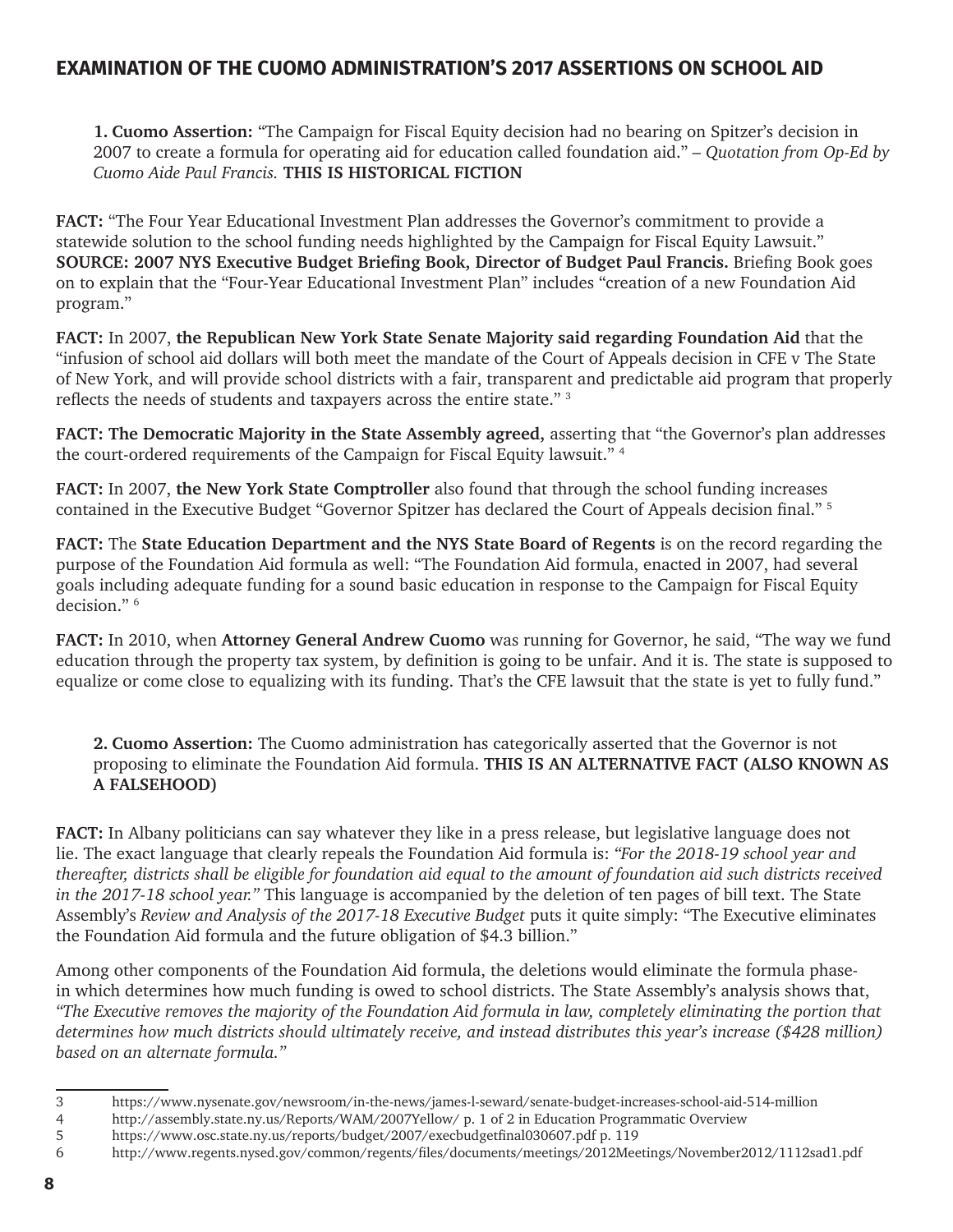# **Understanding the Core of the Foundation Aid Formula**

The Governor's contention is that because they replaced the Foundation Aid formula with another operating aid formula they have not repealed it. However, this is fallacious for two reasons:

**• The Foundation Aid formula is more than a method for dividing an arbitrary amount of funding between school districts, it is a formula that, according to the State Education Department, "distributes funds to school districts based on the cost of providing an adequate education."** <sup>7</sup> In fact under New York State law the Foundation Formula is built around a "Foundation Amount" which, per the 2007 state law, is *"the cost of providing general education services."* <sup>8</sup> To determine how much Foundation Aid is owed to individual school districts the Foundation Amount is multiplied by a Pupil Need Index (based on student poverty, disability and English language learners) and a Regional Cost Index and then then the Expected Local Contribution (based upon local income and property wealth) is subtracted. Every year the Foundation Amount, consistent with the court order in CFE, is increased to account for inflation based upon the Consumer Price Index. 9

• The word Foundation within the Foundation Aid formula thus specifically refers not to a calculation of how to divide funds between schools, rather it is a calculation of how much the state must provide to schools in order to provide an "adequate" education." The phrase "adequate education" has specific meaning within the context of education policy in the United States: it refers to a baseline level of education that is necessary for all students. New York State's constitutional requirement to provide a "sound basic education" is an example of an adequacy standard and the CFE lawsuit was an adequacy lawsuit. The Governor's proposal repeals and does not replace the calculations of what it costs to educate students and offers no calculation whatsoever of student need. Without this there is no Foundation Aid formula.

*The Governor's proposal repeals and does not replace the calculations of what it costs to educate students and offers no calculation whatsoever of student need. Without this there is no Foundation Aid formula.*

**• Under current state law the Foundation Aid formula is to be used every year. The Governor is repealing and not replacing the Foundation Aid formula. This would return us to the pre-CFE days when the state used political machinations and arbitrary formulas to distribute school aid without regard for student need.**

As Michael Rebell, the lead attorney in the Campaign for Fiscal Equity lawsuit and the Executive Director of Columbia University's Campaign for Educational Equity finds, the Governor's Foundation Aid repeal proposal would "return the state to the ad hoc budget decision-making process that the Court of Appeals specifically held to be unconstitutional in its 2003 CFE opinion."

The Court of Appeals described the school funding system as a "political process" that allocates funds to schools in a way that "does not bear a perceptible relation to the needs of" public school children. This is exactly the type of system Governor Cuomo's repeal of Foundation Aid would return us to.

Despite these facts the Cuomo Administration contends, "Any suggestion that the foundation aid formula has or will be eliminated is a direct attempt to mislead the public and factually untrue." This statement could most accurately be described as factually untrue and a direct attempt to mislead the public.

<sup>7</sup> NYS Education Department State Aid to Schools Primer, 2016.

<sup>8</sup> Ibid.

<sup>9</sup> Ibid.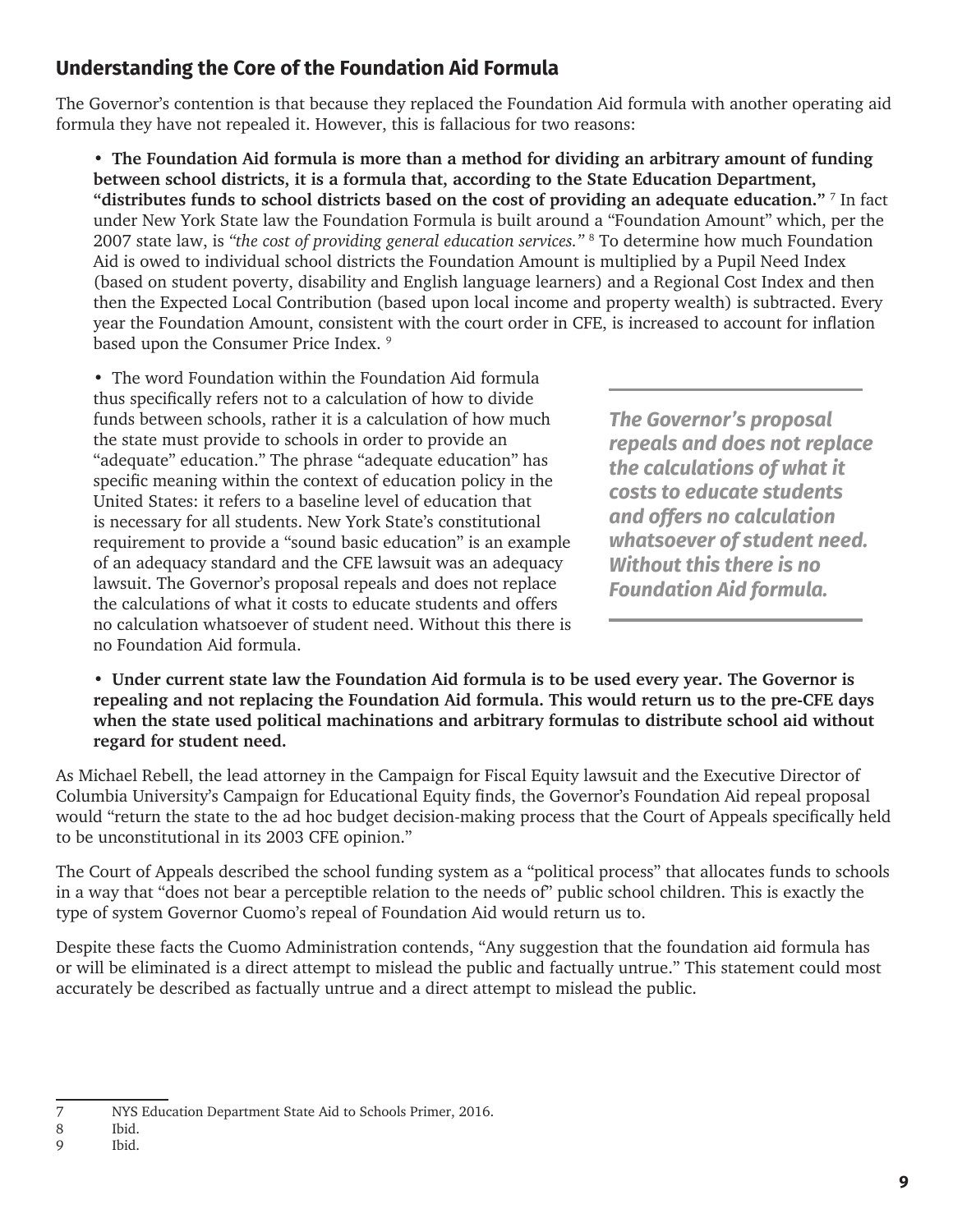#### **3. Cuomo Assertion:** CFE only applies to New York City. **False**

NYS Constitution applies to the whole. While the plaintiffs in CFE were all from New York City, when the Court of Appeals interprets the state constitution, its ruling applies to the whole state. The Court specifically held three times in CFE that the obligation to provide the opportunity for a sound basic education applies to all children in New York State.

Article IX, Section 1 of the New York State Constitution says: "The legislature shall provide for the maintenance and support of a system of free common schools, wherein all the children of this state may be educated."

The state's highest court, the Court of Appeals, has interpreted that to mean that the State must "offer all children the opportunity of a sound basic education." <sup>10</sup> The Court of Appeals has further defined this constitutional standard as the "opportunity for a meaningful high school education, one which prepares [children] to function productively as civic participants' <sup>11</sup> and the court has said that New York's public schools must be equipped to teach "the basic literacy, calculating, and verbal skills necessary to enable children to eventually function productively as civic participants capable of voting and serving on a jury." <sup>12</sup>

#### **4. Cuomo Assertion:** The State has fulfilled its CFE obligations. **False**

**Facts:** The Foundation Aid formula was how Governor Spitzer and the Legislature agreed to meet the State's constitutional obligations and satisfy the court order in CFE.

The figure of \$1.93 billion, which is regularly cited by the Cuomo Administration, is referenced by the Court of Appeals in its 2006 ruling. This is the figure that Governor Pataki recommended for New York City in 2004 dollars. The Court of Appeals found that the methodology used to establish this number was "reasonable" but deferred to the Governor and Legislature to arrive at the final amount. The Court of Appeals order modified the prior order from the Appellate Division from earlier in 2006 to include the \$1.93 billion plus inflation within the range of reasonable solutions.

The Appellate Division order stated, "in enacting a budget for the fiscal year commencing April 1, 2006, the Governor and the Legislature, consider, as within the range of constitutionally required funding for the New York City School District, the proposed funding plan of at least \$4.7 billion in additional annual operating funds, and the Referees' recommended annual expenditure of \$5.63 billion, or an amount in between, phased in over four years, and that they appropriate such amount, in order to remedy constitutional deprivations." 13 By modifying this order the Court of Appeals had the effect of modifying the range to between \$1.93 billion and \$5.63 billion plus inflation, but the Court gives discretion to the executive and legislative branches to enact a specific amount.

The \$1.93 billion figure was never enacted by any legislature. In 2007 Governor Spitzer and the Legislature enacted the Foundation Aid formula as the "statewide solution to the school funding needs highlighted by the Campaign for Fiscal Equity Lawsuit." In so doing they utilized the same type of methodology, called a Successful Schools Model, which the 2006 Court of Appeals order had affirmed. In 2007, the Foundation Aid formula calculated to a \$5.5 billion statewide increase in Foundation Aid over four years. In accordance with the Court of Appeals order the formula incorporated an inflation factor.

"CFE was not a one-time ruling issued solely to remedy the inadequate funding levels the court had found in the New York public schools at the time of the trial," as Michael Rebell, CFE plaintiffs co-counsel explains. 14 The constitutional violations proved in CFE had been occurring for decades. They continue to occur as a result of

<sup>10</sup> Campaign for Fiscal Equity v State of New York, 86 NY2d 307, 316 [1995] [CFE I]

<sup>11 100</sup> NY2d at 908.

<sup>12</sup> 86 NY2d at 316

<sup>13</sup> Campaign for Fiscal Equity, Inc. v. State, 29 A.D.3d 175 (2006) 814 N.Y.S.2d 1, 209 Ed. Law Rep. 340, 2006 N.Y. Slip Op. 02284

<sup>14</sup> http://www.nydailynews.com/opinion/state-failure-school-funding-article-1.2957728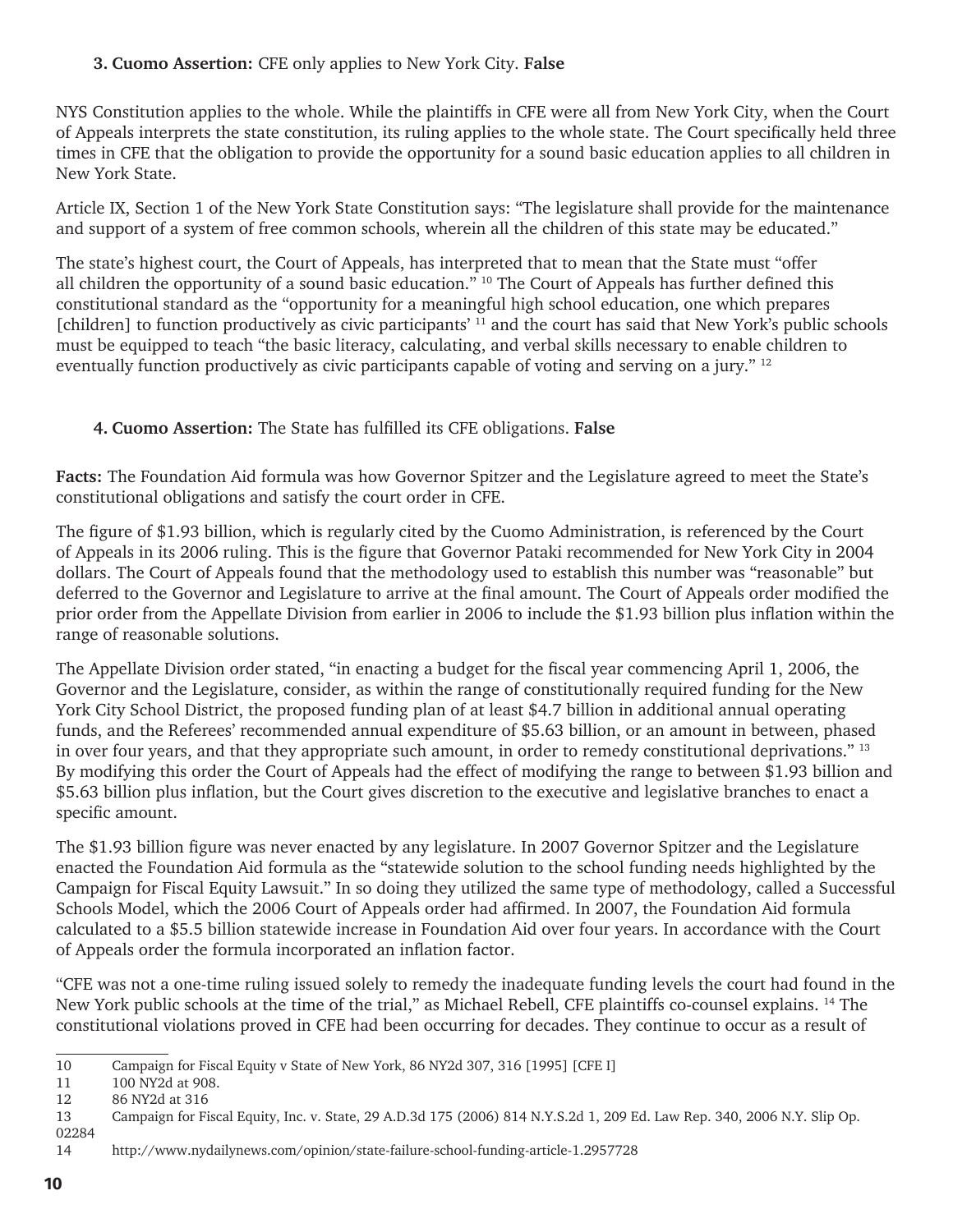the State's ongoing failure to do what the Court of Appeals required: "align funding with need," based upon the "actual costs" of providing all students the opportunity for a sound basic education and ensure that every school has the resources necessary to meet this standard.

Due to the State's failure to properly use the Foundation Aid formula since 2009, schools in poor districts have seen class sizes spike, services for English language learners reduced, curriculum offerings curtailed, teachers positions eliminated, cutbacks in guidance counsellors and social workers, and reductions in tutoring for students who are not meeting state standards. These cuts in the quality of education have hit students in the poorest districts the hardest.

There is extensive evidence in our schools that hundreds of thousands of children are not receiving the opportunity for the education that is their constitutional right. This evidence has been publicly presented numerous times by parents, teachers, principals, school superintendents and many advocacy groups. The educational opportunities available to our children should be driving the debate over school funding, but Governor Cuomo has not once addressed the reality of what is going in our classrooms. Instead he loudly declares that school funding advocates only wish to "grow the education bureaucracy."

Governor Cuomo has never once asserted that every school district in the state is equipped to provide all its students with the opportunity for a "sound basic education." Rather than honestly examine the inadequate educational opportunities in many of our schools, his arguments against Foundation Aid have been that the state cannot afford to make the payment or that state spends too much.

As David Sciarra, the Executive Director of the national Education Law Center points out, "Governor Cuomo is following the playbook of Governors in Mississippi and Georgia, states where the existing funding formulas are, like New York, chronically and substantially underfunded. Rather than fully funding the Formula, the Governor wants to wipe it off the books, and with it the current \$4.3 billion shortfall in state foundation aid. By dumping the formula, the Governor is attempting to avoid accountability for meeting the needs of New York's school children, needs that the Governor, no matter how hard he tries, cannot pretend don't exist." $15$ 

*Governor Cuomo has not once addressed the reality of what is going in our classrooms. Instead he loudly declares that school funding advocates only wish to "grow the education bureaucracy."* 

The rulings in CFE require the state to provide the educational opportunities students need to be prepared to be productive adults. As Michael Rebell, the plaintiffs co-counsel asserts, "Like other major

pronouncements of constitutional rights, the opinions were definitive, enduring and highly significant legal proclamations that elucidated precisely the state's continuing constitutional obligations to all of its school children."

"The Court of Appeals in its 2006 opinion made clear that the governor and the Legislature, and not the court, had the responsibility to determine the actual cost level. What the court did at that time was to order the governor and the Legislature to overcome promptly an impasse they had reached in their attempts to comply with the court's orders," as Rebell explains. "Gov. Spitzer and the Legislature did overcome the impasse; in doing so, they adopted the Foundation Aid formula."

Due to a hold harmless provision that was inserted in the Foundation Aid formula a small portion of these funds are owed to wealthy school districts. While providing these funds to wealthy districts would be beneficial to the education of their students, particularly in light of the local property tax cap, we would not contend that the Foundation Aid owed to wealthy districts is a constitutional obligation. However, the amount owed to other school districts is consistent with the Court of Appeals order and as such is necessary to providing a sound basic education.

<sup>15</sup> http://www.edlawcenter.org/news/archives/new-york/governor-cuomo-dump-formula,-let-politics-drive-school-funding.html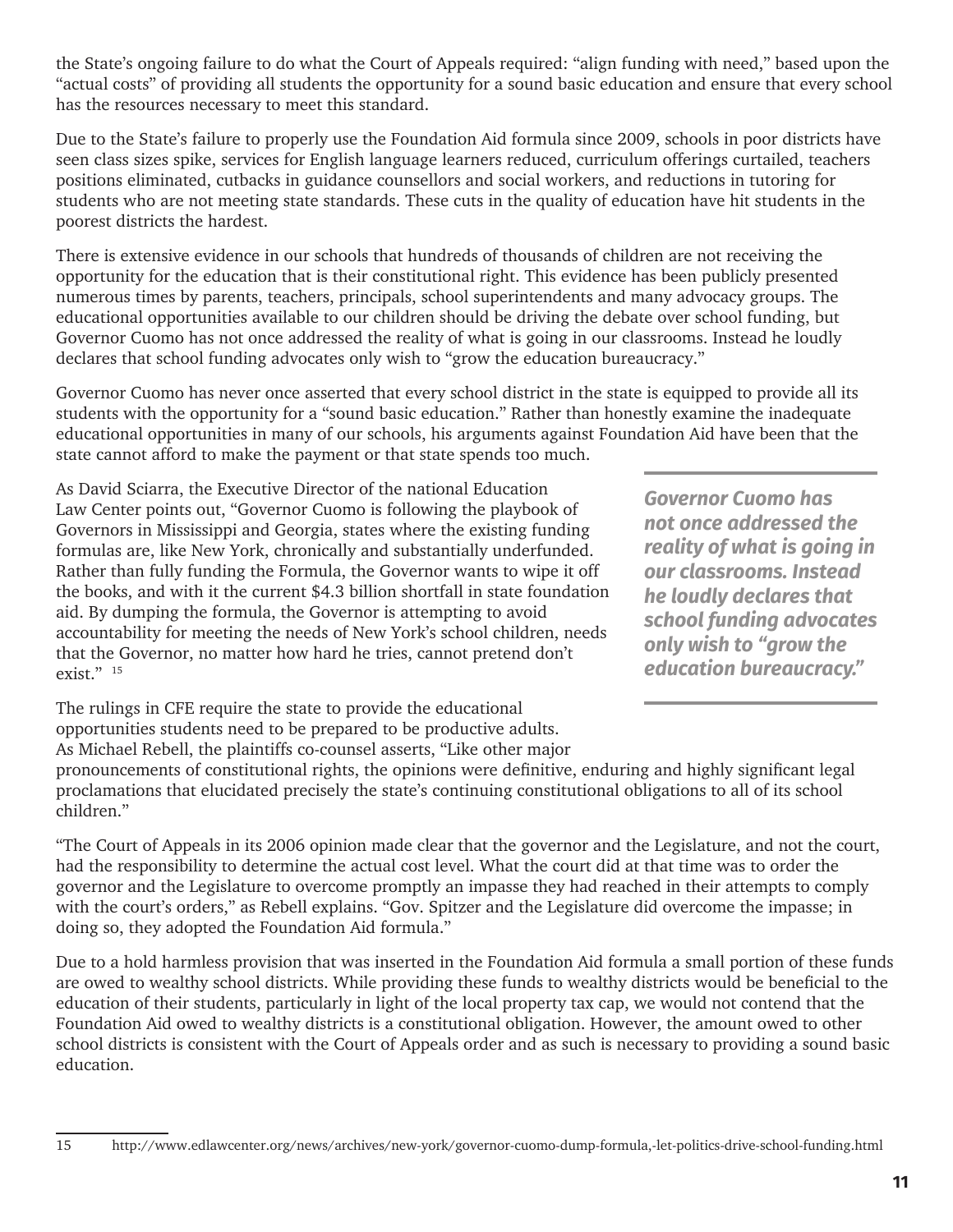**5. Cuomo Assertion:** Governor Cuomo "has been able to increase education funding to historic levels — a \$6.1 billion, or 31%, increase over six years. His current budget proposes an additional \$1 billion in school funding." 16 **THIS IS AN ALTERNATIVE FACT (also known as false)**

**FACT: In the last six years school aid under Governor Cuomo has increased from \$20.1 billion to \$24.2 billion, an increase of \$4.1 billion or 20.7%.**

| Governor                                        | <b>Eliot Spitzer</b> | <b>Andrew Cuomo</b> |
|-------------------------------------------------|----------------------|---------------------|
| <b>Years in Office</b>                          | 2                    | 6                   |
| Education funding at start of admin.            | \$17.5 Billion       | \$20.1 Billion      |
| <b>Education Funding after Years of Service</b> | \$21.1 Billion       | \$24.2 Billion      |
| <b>Total Increase</b>                           | \$3.6 Billion        | \$4.1 Billion       |
| <b>Total Percent Increase</b>                   | 20.4%                | 20.7%               |
| <b>Avg. Annual Increase</b>                     | \$1.8 Billion        | \$691 Million       |
| Avg. Annual Pct. Increase                       | 10.2%                | 3.4%                |

# Table Comparing the Spitzer & Cuomo School Aid Increases

DATA SOURCE: NYS Education Department; inflation calculation provided by Fiscal Policy Institute based upon NYS DOB composite CPI

How did the Governor come up with the 31% number to describe his increase? By being carefully selective about which numbers to include and which to exclude. The administration left out 2011 when Governor Cuomo forced through massive cuts in school aid. And they included their 2017 proposal which has yet to be enacted and which contains within it language that would allow the Governor to unilaterally make cuts to school aid, as well as other parts of the budget, if revenues do not meet projections. 17 If that language is enacted we will not actually know how much school aid actually increases in 2017 until a year from now.

The most honest appraisal of the Cuomo record on school aid is to look at the six years in which he has actually enacted budgets. Doing so shows that school aid increased by \$4.1 billion or 20.7%.

#### **6. Assertion:** "Governor Cuomo put more funding in education than the last four governors." **TECHNICALLY ACCURATE, BUT DISTORTS THE TRUTH**

**FACT: On an annual basis Spitzer's increases were three times as large as those under Cuomo.** Spitzer's average annual increase was 10.2% which is three times as large as Cuomo's average annual increase of 3.4%. On a year by year basis Spitzer increased education funding by an average of \$1.8 billion compared with only \$691 million under Cuomo.

<sup>16</sup> http://www.nydailynews.com/opinion/sham-debate-school-spending-article-1.2954819

<sup>17</sup> Language inserted throughout the Governor's Appropriations Bills reads: "In the event that receipts, including but not limited to receipts from the federal government, are less than the amounts assumed in the 2017-2018 financial plan, as determined by the director of the budget, the amount available for payment under this appropriation may be reduced by the director of the budget in accordance with a written allocation plan promulgated by the director of the budget to offset that loss in receipts." It further allows the Cuomo Administration to unilaterally "revise the written allocation plan subsequent to its filing."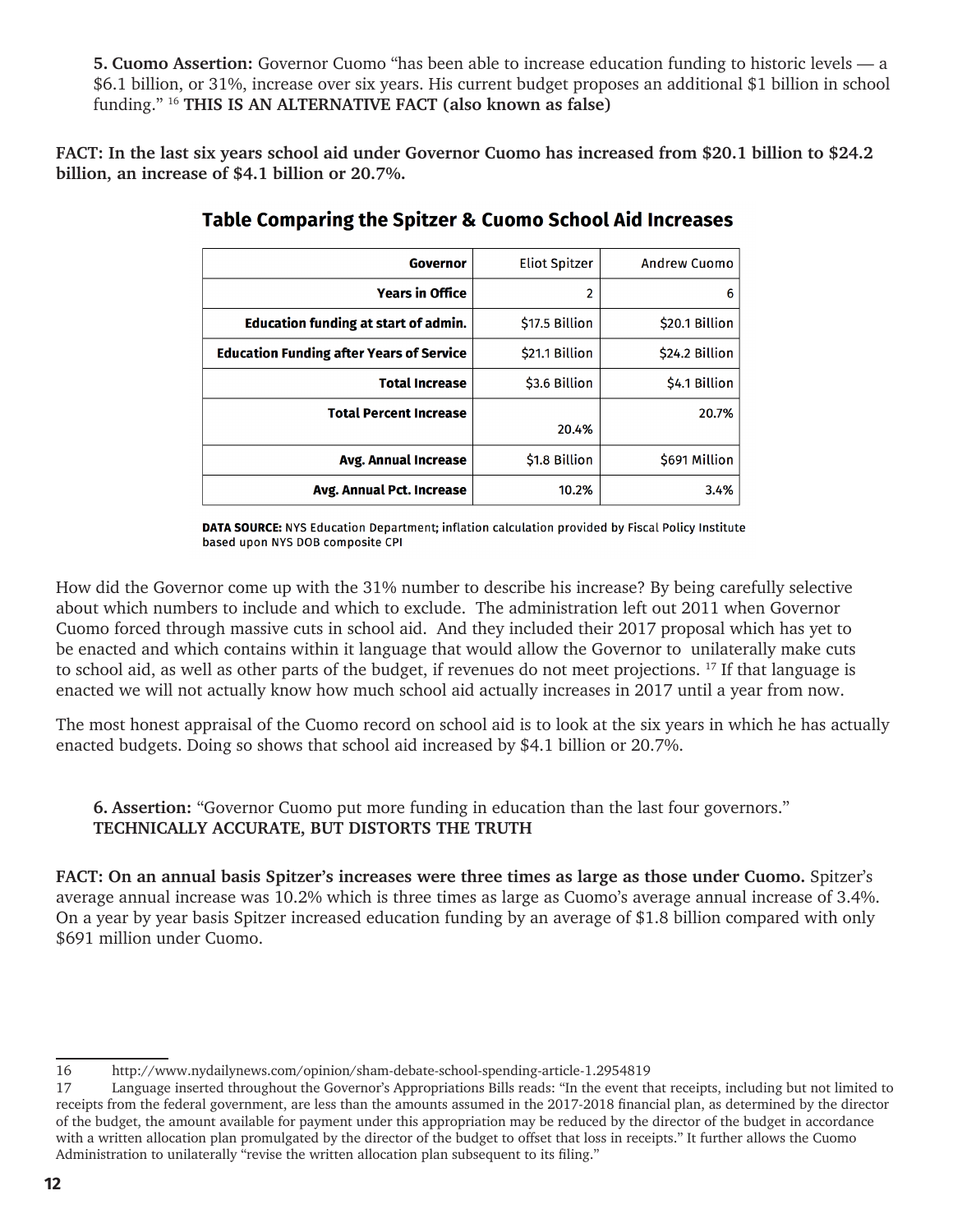#### **FACT: Factoring in inflation Governor Cuomo would have to propose a \$2.1 billion increase this year to be comparable to the increase enacted under Spitzer—instead he is proposing less than half of that.**

When you adjust Governor Spitzer's \$1.8 billion average annual increase for inflation it comes to \$2.1 billion. <sup>18</sup> To equal the real dollar educational impact of Governor Spitzer's increases, Governor Cuomo would need to increase school aid in 2017 by \$2.1 billion, yet he is only proposing an increase of \$961 million. 19

**7. Cuomo Assertion:** During Governor Cuomo's budget presentation he said his proposed 2017 school aid increase is the result of an *"inflation formula."*

**TRUE:** Governor Cuomo's proposed school funding increase is tied to the rise in household income. By design it is intended only to address inflation. The inflationary increase according to Governor Cuomo is \$961 million.  $20$  There is no intention to improve the quality of schools, rather the purpose is to allow schools to tread water. As a result it locks inequities in place shortchanging the educational opportunities for students in poverty, immigrant students and black and brown students. By contrast the Foundation Aid formula would narrow the inequity gap and provide students the opportunity for an adequate education.

**8. Cuomo Assertion:** "There are two education systems in this state. Not public private. One for the rich and one for the poor and they are both public systems," Governor Cuomo in his 2017 State of the State

**TRUE:** According to *The Education Trust,* New York State has the second largest spending gap in the nation between rich and poor schools. This spending gap has grown to record setting levels under Governor Cuomo at \$9796 per pupil. <sup>21</sup> A sustained 10% increase in funding, which the Foundation Aid would provide, is proven to result in increases in graduation rates, family income and adult poverty.

# **CONCLUSIONS**

As American democracy has entered what many refer to as a Post-Fact Era polluted with Fake News and Alternative Facts, New Yorkers hold our state to a higher standard. In fact Governor Cuomo has given several speeches highlighting that New York is a beacon for progressive values in this Time of Trump.

When it comes to school funding, Foundation Aid and CFE there exists a systemic pattern of alternative facts, half-truths and falsehoods in the statements of Governor Cuomo and his Administration. The most immediate damage is to our children in high needs communities: black and brown children, immigrant children and children living in poverty. As a result of Governor Cuomo's policies, hundreds of thousands of these children continue to be denied the sound basic education that is their constitutional right.

We can have an honest disagreement about how to improve the education of poor children in New York State so that every child gets the quality education required by our state constitution, but without honesty this disagreement appears to the public as a public shouting match and usually the most powerful person wins. In order for honesty to prevail over dishonesty, it is incumbent on all of us in the public and in the media to check the honesty of the public statements of elected officials and to call out dishonesty for what it is. In 2017 we are now seeing a concerted focus on honesty in the public discourse regarding Donald Trump, we need the same in Albany.

<sup>18</sup> Inflation calculations provided by Fiscal Policy Institute

<sup>19</sup> http://assembly.state.ny.us/Reports/WAM/2017yellow/files/2017yellowbook.pdf

<sup>20</sup> Ibid.

<sup>21</sup> http://www.aqeny.org/wp-content/uploads/2016/02/No-appetite-to-educate\_-stacking-the-deck-against-children-in-povertyfinal-1.pdf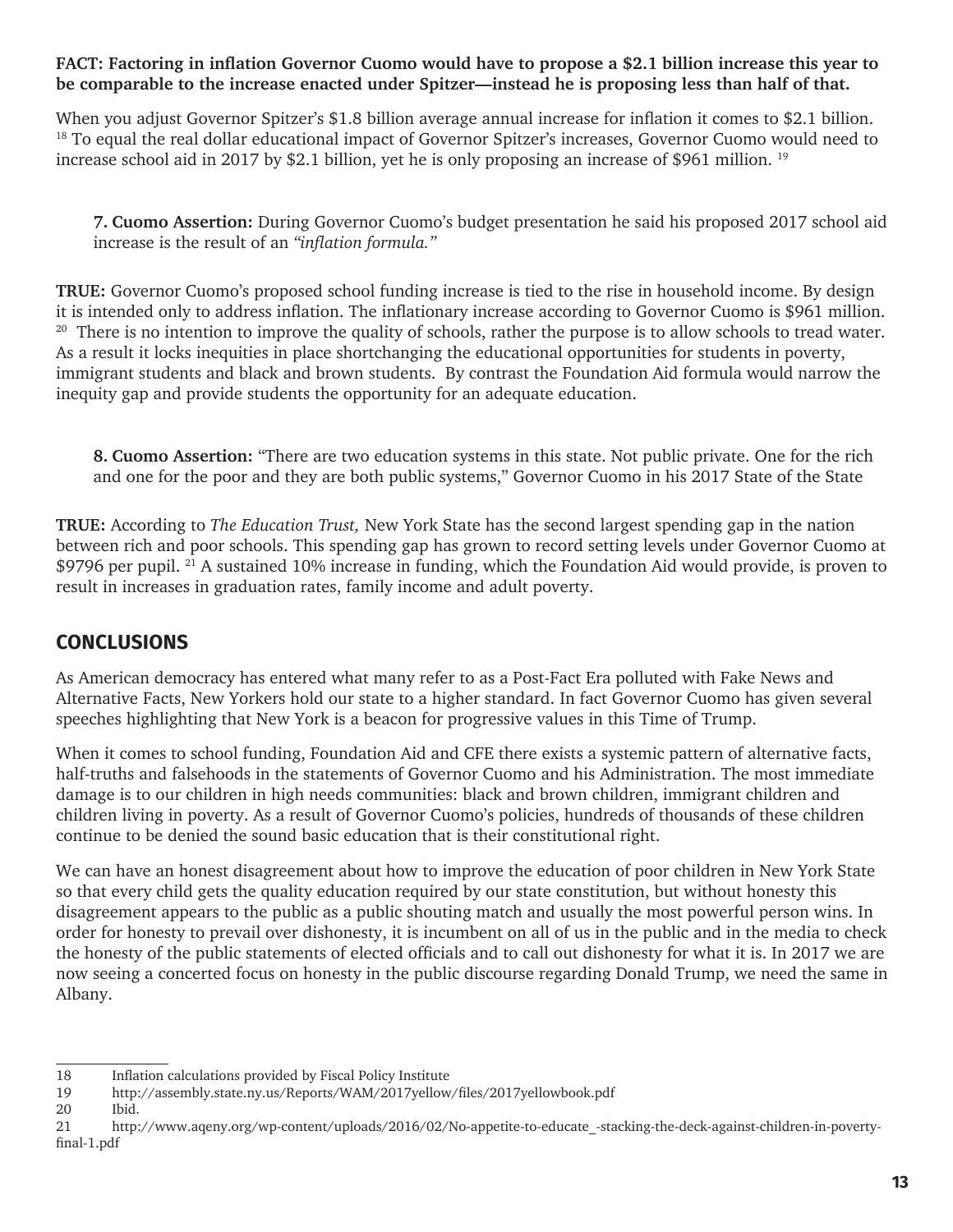| 1982          | The New York Court of Appeals rejects a challenge to the constitutionality of the<br>state's public school financing system in Levittown v. Nyquist.                                                                                                                                                                                                                                                                                                                                                                                                                                                                                                                                                                                                                       |
|---------------|----------------------------------------------------------------------------------------------------------------------------------------------------------------------------------------------------------------------------------------------------------------------------------------------------------------------------------------------------------------------------------------------------------------------------------------------------------------------------------------------------------------------------------------------------------------------------------------------------------------------------------------------------------------------------------------------------------------------------------------------------------------------------|
| 1993          | CFE files a lawsuit against the state of New York charging that it is not providing<br>adequate funding for children to receive their constitutional right to a sound<br>basic education.                                                                                                                                                                                                                                                                                                                                                                                                                                                                                                                                                                                  |
| 1995          | The Court of Appeals upholds CFE's right to pursue the challenge to the<br>constitutionality of education financing.                                                                                                                                                                                                                                                                                                                                                                                                                                                                                                                                                                                                                                                       |
| 1995-<br>1999 | CFE prepares for trial and develops proposals for funding and educational<br>reform through a public engagement process. The statewide process involves<br>collaboration with other education and community groups, issuing reports,<br>organizing conferences and community forums, and media outreach.                                                                                                                                                                                                                                                                                                                                                                                                                                                                   |
| 1999<br>2000  | CFE v. State of New York is tried for seven months.<br>The Alliance for Quality Education (AQE), a state-wide coalition, is created to<br>coordinate the efforts of organizations representing parents, children's<br>advocates, schools, teachers, community activists and others.                                                                                                                                                                                                                                                                                                                                                                                                                                                                                        |
| 2001          | The trial court finds that the current school funding system denies students in<br>New York City the opportunity for a sound basic education.                                                                                                                                                                                                                                                                                                                                                                                                                                                                                                                                                                                                                              |
| 2002          | The Appellate Division overturns the trial court's decision, saying the state is<br>only responsible for providing an 8th grade education, a position advanced by<br>Governor George Pataki.                                                                                                                                                                                                                                                                                                                                                                                                                                                                                                                                                                               |
| 2003          | The Court of Appeals affirms the lower court's ruling, saying that the state must<br>provide a meaningful high school education. The court orders the state to<br>reform its education finance system by July 30, 2004.                                                                                                                                                                                                                                                                                                                                                                                                                                                                                                                                                    |
| 2004-<br>2005 | The state fails to comply with the court order. The trial court appoints a Panel of<br>Judicial Referees who conduct hearings to make recommendations to the court<br>on what the State must do to comply with the court order. The panel<br>recommends, and the judge orders, that the State increase school operating aid<br>to New York City by \$5.63 billion within four years and a total of \$9.2 billion in<br>capital spending over five years. Governor Pataki appeals the order.                                                                                                                                                                                                                                                                                |
| 2006          | The Appellate Division orders the State of New York to enact a solution to CFE<br>that increases operating funding for New York City schools by \$4.7 to \$5.63<br>billion to be phased in over four years. The order reads, "in enacting a budget<br>for the fiscal year commencing April 1, 2006, the Governor and the Legislature<br>consider, as within the range of constitutionally required funding for the New<br>York City School District, the proposed funding plan of at least \$4.7 billion in<br>additional annual operating funds, and the Referees' recommended annual<br>expenditure of \$5.63 billion, or an amount in between, phased in over four<br>years, and that they appropriate such amount, in order to remedy constitutional<br>deprivations." |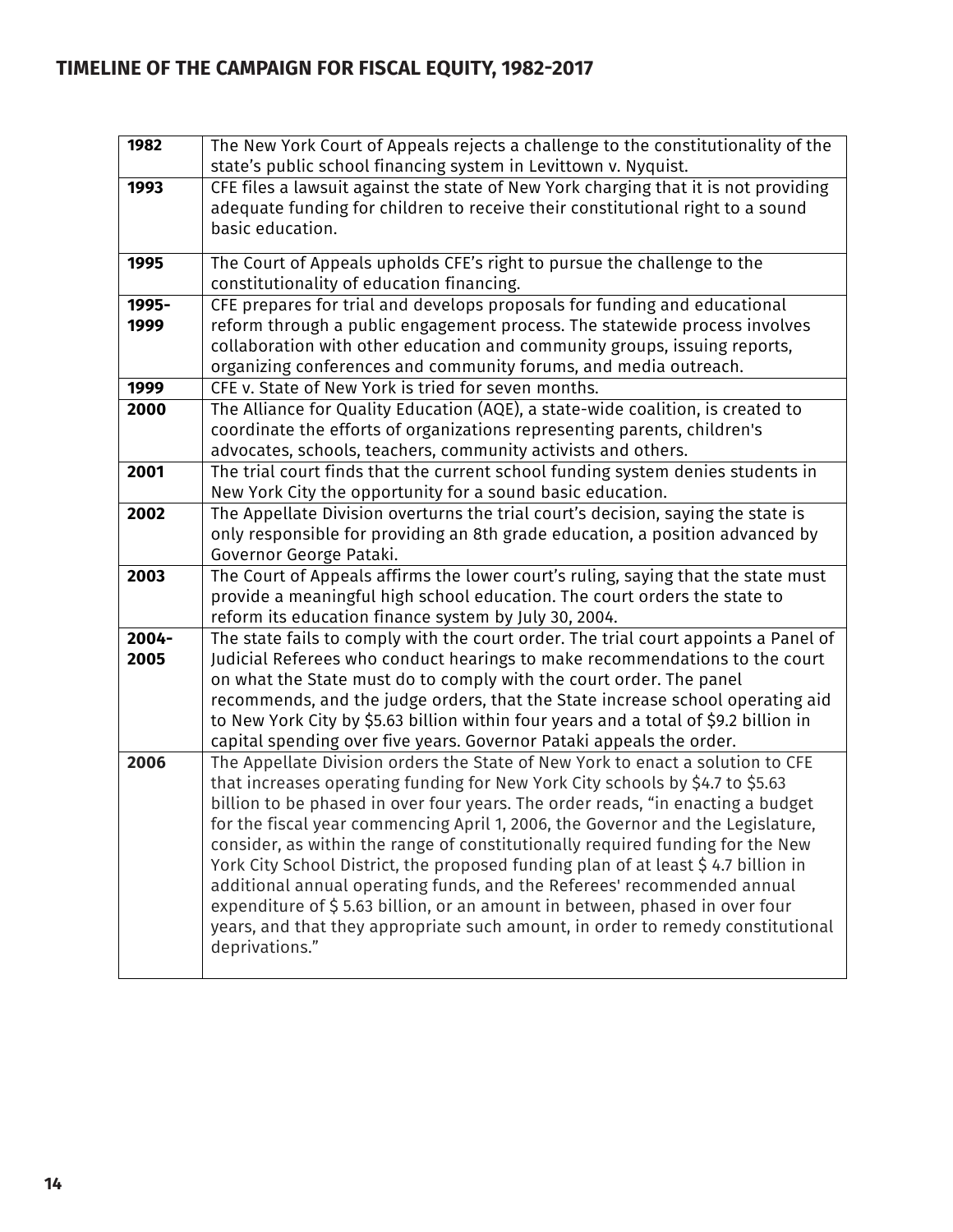| 2006             | The Court of Appeals finds that the Governor Pataki's recommendation of a \$1.93<br>billion increase for New York City was arrived at by a reasonable methodology.<br>The court orders that this amount, which was a 2004 number, must be adjusted<br>for inflation. It modifies the Appellate Division order to include this number as<br>part of the range for New York City. As such the new range for New York City was<br>set at \$1.93 to \$5.63 billion plus inflation, but the Court gives discretion to the<br>executive and legislative branches to enact a specific amount. |
|------------------|----------------------------------------------------------------------------------------------------------------------------------------------------------------------------------------------------------------------------------------------------------------------------------------------------------------------------------------------------------------------------------------------------------------------------------------------------------------------------------------------------------------------------------------------------------------------------------------|
| 2007             | The Governor and Legislature pass the New York State Education Budget and<br>Reform Act enacting the Foundation Aid formula, as the Governor Spitzer<br>asserted "to provide a statewide solution to the school-funding needs<br>highlighted by the Campaign for Fiscal Equity lawsuit."                                                                                                                                                                                                                                                                                               |
| 2009             | Amidst a state budget crisis, the legislature freezes new CFE funding for two<br>years and stretches out the phase-in from four to seven years.                                                                                                                                                                                                                                                                                                                                                                                                                                        |
| 2010             | Governor Patterson cut \$1.4 billion in school aid statewide and established the<br>Gap Elimination Adjustment                                                                                                                                                                                                                                                                                                                                                                                                                                                                         |
| 2011             | Governor Cuomo cut \$1.3 billion in school aid statewide thus expanding the Gap<br>Elimination Adjustment. Governor Cuomo also added a factor in school funding<br>formulas that would set annual school aid increases at an "inflationary" level<br>based upon personal income growth                                                                                                                                                                                                                                                                                                 |
| $2012 -$<br>2016 | Small increases in Foundation Aid do not keep pace with Consumer Price Index.<br>Instead of the improvements needed to provide all students access to "sound<br>basic education" educational opportunities move backwards or tread water.                                                                                                                                                                                                                                                                                                                                              |
| 2017             | Governor Cuomo proposes only \$428 million in Foundation Aid, 10% of what is<br>owed and proposes to completely repeal the Foundation Aid formula.                                                                                                                                                                                                                                                                                                                                                                                                                                     |

*Timeline content primarily sourced from "Education Finance Equity For New York City Schools: The Long Haul," by John Casey and Apurva Mehrotra of the Center for Nonprofit Strategy and Management in the School of Public Affairs, Baruch College, January 2011; updated by the Alliance for Quality Education, January 2017.*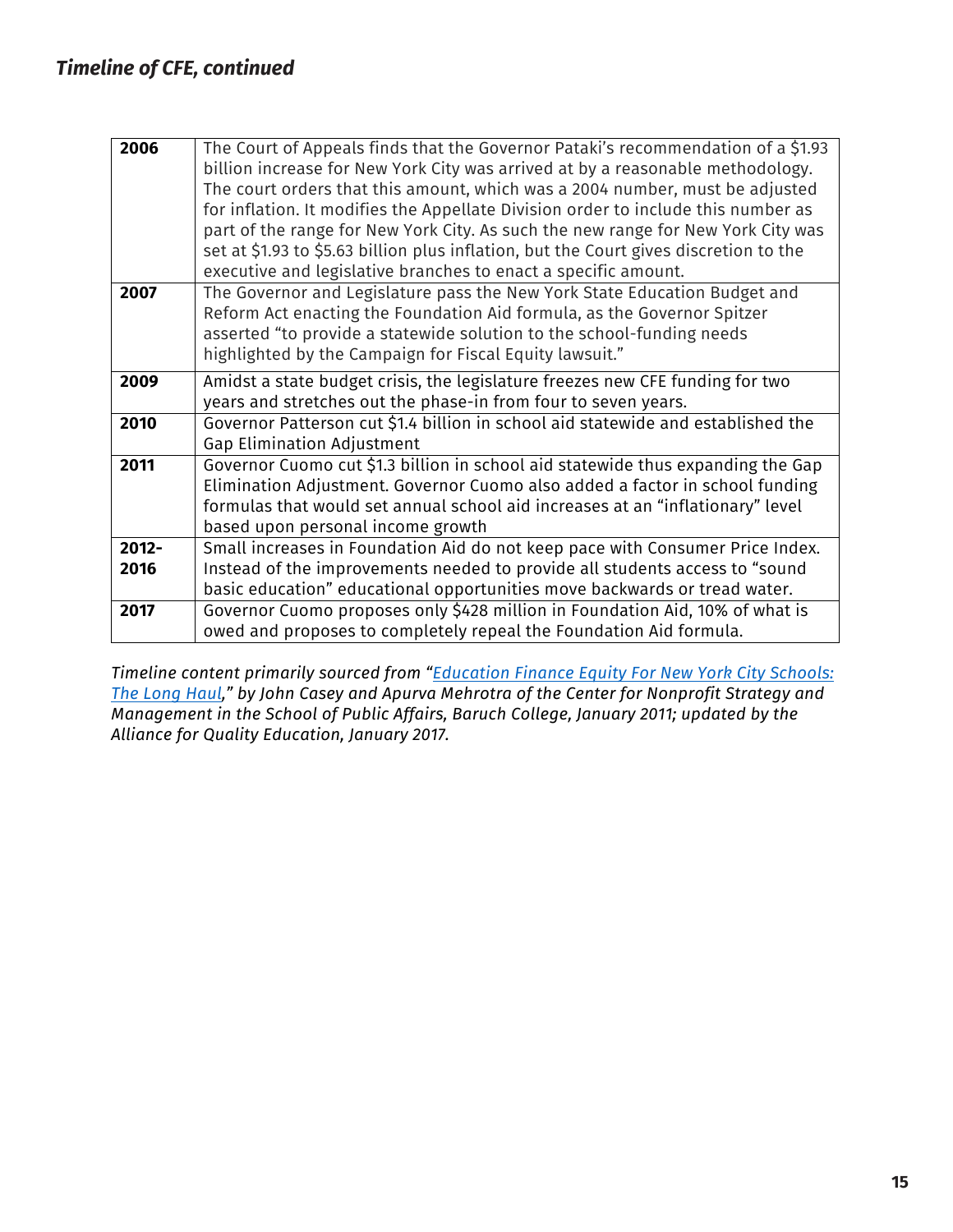# **THE REAL ALBANY SHAM: THE BUDGET**

*Op-ed by Andrew Cuomo, New York Governor's Office, February 1, 2011*

This is an editorial circulated by the governor's office on the night before he announces massive state budget cuts.

As attorney General, I uncovered schemes by lenders to exploit students, plots by insurance com panies to defraud patients and attempts by Wall Street to deceive homebuyers.

In the past 30 days, as I have prepared the state's budget, I was shocked to learn that the state's budget process is a sham that mirrors the deceptive practices I fought to change in the private sector.

The budget process is a metaphor of Albany dysfunction: special interests dominate the process with little transparency; programs continue with no accountability and the taxpayers get the exorbitant bills. The greatest challenge -- and opportunity -- in this year's difficult budget is to expose this chronic problem and reform it once and for all.

Here's how it works. This year it is widely accepted and often reported that the state has a \$10 billion "deficit" (I myself have often repeated this number). What does that mean? It is the difference between state revenues and the state's growth in spending in next year's budget.

The next question is: who is responsible for setting the growth in the state's budget? The answer is shockingly, no one. It is dictated by hundreds of rates and formulas that are marbleized throughout New York State laws that govern different programs -- formulas that have been built into the law over decades, without regard to fiscal realities, performance or accountability.

The formulas operate year after year, generating liabilities that when totaled define the state's budget growth. The one thing the rates do well is increase year after year. These formulas (predominantly in education and Medicaid funding) are often inserted into the law by pressure from well-connected special interests and lobbyists.

When a governor takes office, in many ways the die has already been cast. Unbelievably, this year these rates and formulas in total call for a 13 percent increase in Medicaid and a 13 percent increase in education funding next year.

A 13 percent increase, in this economic climate, is wholly unrealistic.

Wouldn't you like your salary or savings account to be based on a formula that gave you a 13 percent increase even though inflation was under 2 percent? The world doesn't work that way -- except in Albany.

Besides dictating numbers, this process frames the dialogue around the budget and biases the political discourse.

First, the rate of increase is rarely discussed. The 13 percent increase this year is close to a state secret. I spoke with numerous experienced Albany hands who had no idea the programs increased 13 percent.

In Albany speak, "deficit" means the amount needed to fund the 13 percent increase (as opposed to a normal rate of increase). For example, if one assumed these programs would increase at the rate of inflation (instead of 13 percent) the \$10 billion deficit is really a \$1 billion deficit.

A "cut" is then defined as anything less than a 13 percent increase. By forcing the debate to start with such a large hike, the final budget ends up spending much more than the year before -- even after the Governor attempts "cuts."

For example, what is called a 7 percent cut in spending is actually a 6 percent increase over the prior year. The expression used to explain this budget process is that the rates are in "permanent law," and thus, cannot be changed.

"Permanent law" is a term to suggest differentiation from the state's annual budget bills which are "temporary" as they only exist for one year.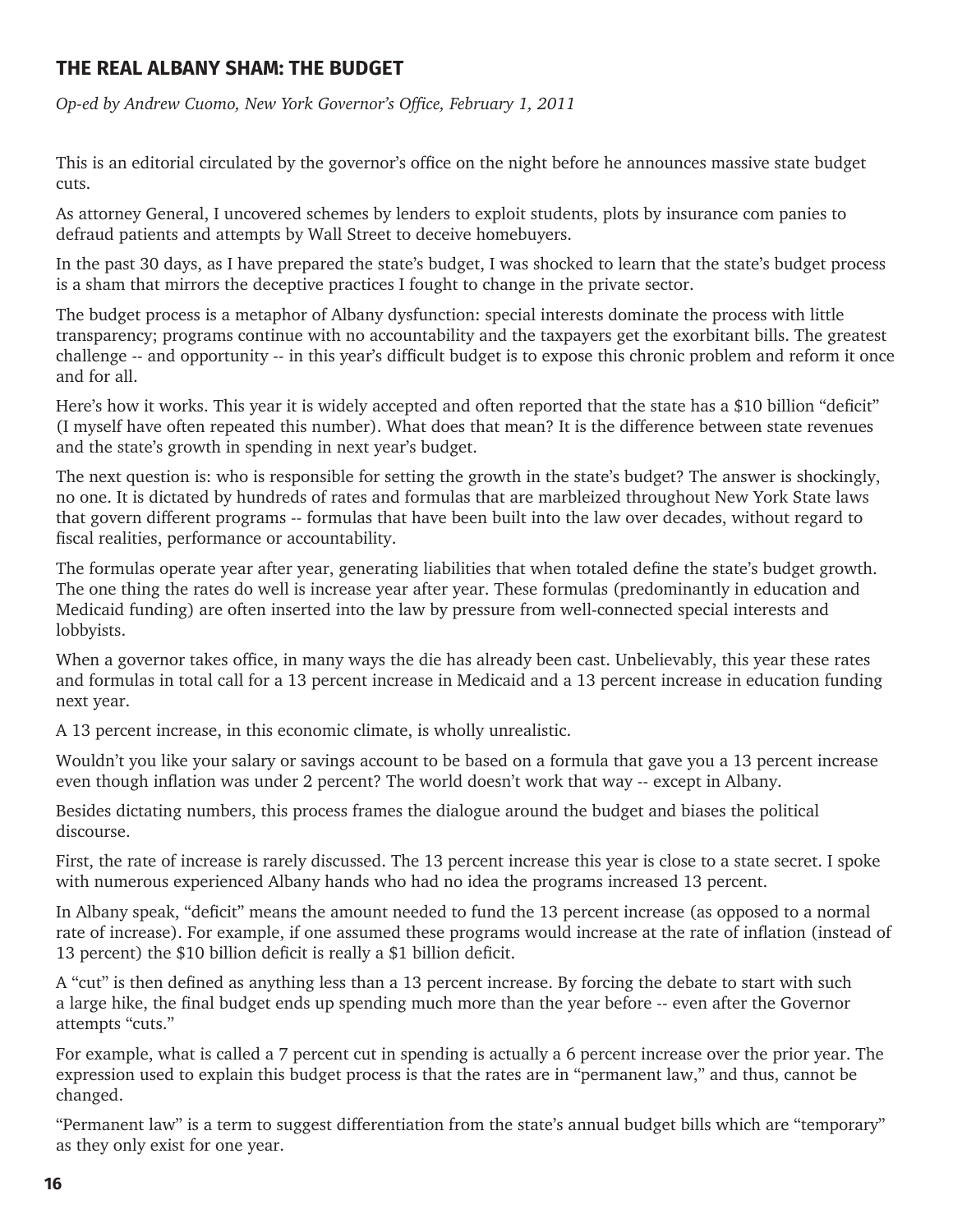This "permanent law" is really the way the "permanent government" of lobbyists, special interests and political friends manipulates the entire system and misleads the public in the process.

This is the system that has brought New York to the brink, and it is why we are the highest "spending-andtaxing" state in the nation with programs that fail to perform for the people.

This all must end.

We need fundamental reform in the budget system that allows us to recalibrate spending this year to a sustainable level and replace "the special interest protection program" of automatic, unrealistic increases.

There is no such thing as "permanent" laws and they must all be reviewed and replaced or modified when necessary.

The state budget should increase based on objective, fair criteria such as the rate of inflation, enrollment, the Consumer Price Index (CPI) or personal income growth. Programs should be reviewed for effectiveness and terminated if they are not working well.

Reimbursement rates should be negotiated to get the best bargain. Performance should be measured. Albany must give up its insistence on pleasing the special interests rather than serving the people.

This is the real budget battle that I will wage this year. We must balance this year's budget but we must also reform the process so that the cycle finally stops.

This year's budget is not merely about the numbers. It's about our values and our future.

*Published in Business Insider, February 1, 2011. http://www.businessinsider.com/the-real-albany-sham-thebudget-2011-2*